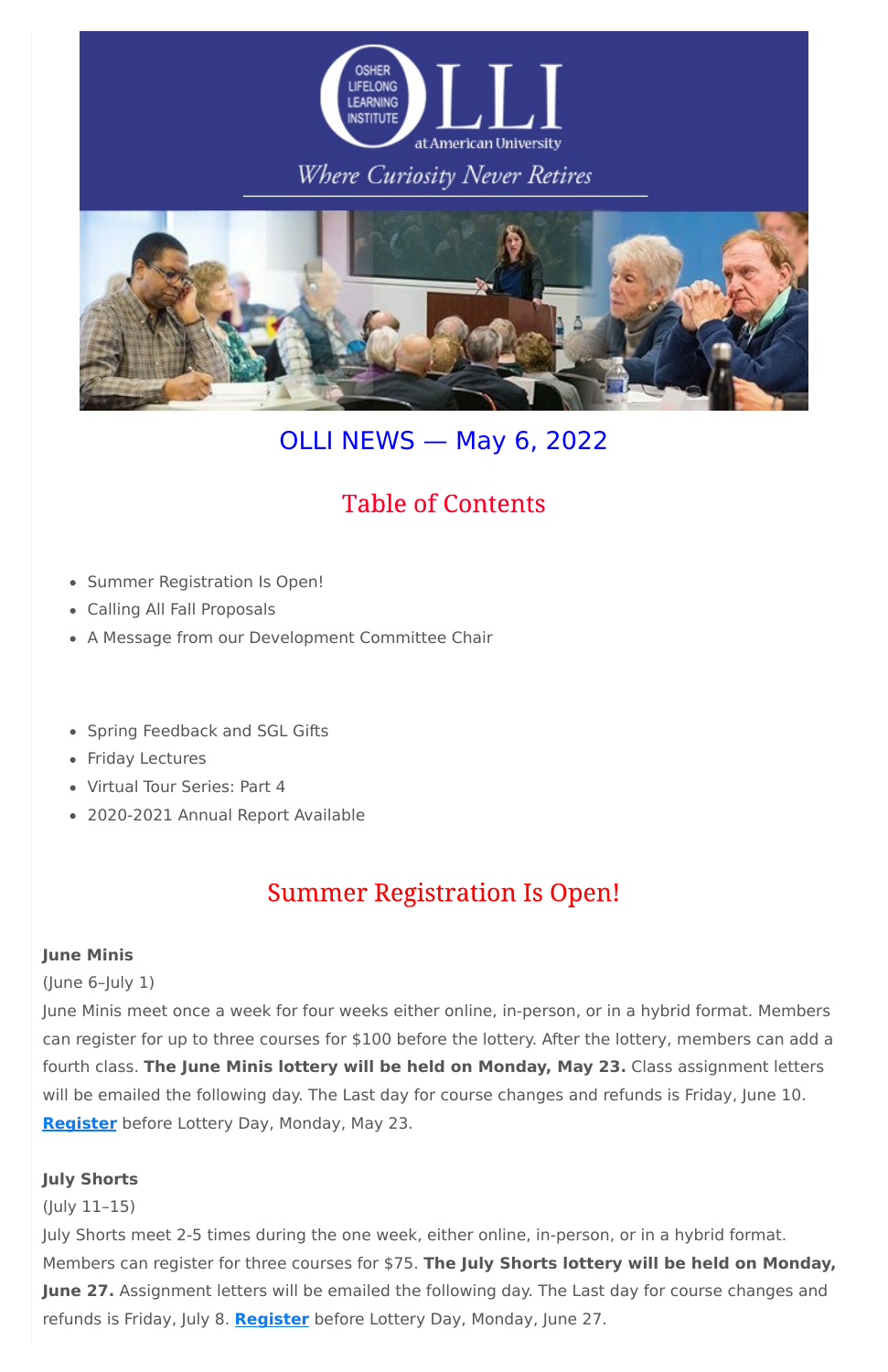### **Calling All Fall Proposals**



**Fall Semester: September 19–December 2** Study groups meet once <sup>a</sup> week for 7-10 weeks. **[Proposal](https://www.olli-dc.org/studygroupform) form**

We welcome proposals from both new and previous Study Group Leaders. For more information about being an SGL at OLLI, please visit **[Become](https://www.olli-dc.org/become_a_study_group_leader) A Study Group Leader** on the OLLI website. If you or someone you know is interested in leading a study group for the first time and would like to speak with someone, please email **[olli@american.edu](mailto:olli@american.edu)** with your contact information and we will get in touch with you.

With member participation at 22%, we are close to the second goal but not quite there. We have raised \$115,845, which is 91% of our dollar goal.

To propose a study group, click the link above. **You will need to login with your OLLI username/password or create an account if it's your first time**. We plan to continue offering three class formats in the fall: in-person, online, and a limited number of hybrid classes. Study Group Leaders select their preference for format on the proposal form.

### A Message from our Development Committee Chair

With the end of the Spring semester in sight, I want to thank all those who have supported OLLI at AU by donating and to provide you with a summary and overview of our fundraising accomplishments for this fiscal year. We had set three goals for this year:

- 1. To add at least 40 new donors in honor of next year's 40th anniversary
- 2. To increase member participation from last year's 24%
- 3. To beat last year's donation total of \$126,920.

We met the first goal with 50 new members!

These were ambitious goals, and we can take pride in the financial support 338 members have shown this year. We still have 8 weeks until the end of the fiscal year on June 30, so it is not too late to help us over the last hurdle to the finish line!

You can donate **[here.](https://www.olli-dc.org/donate)**

Gratefully,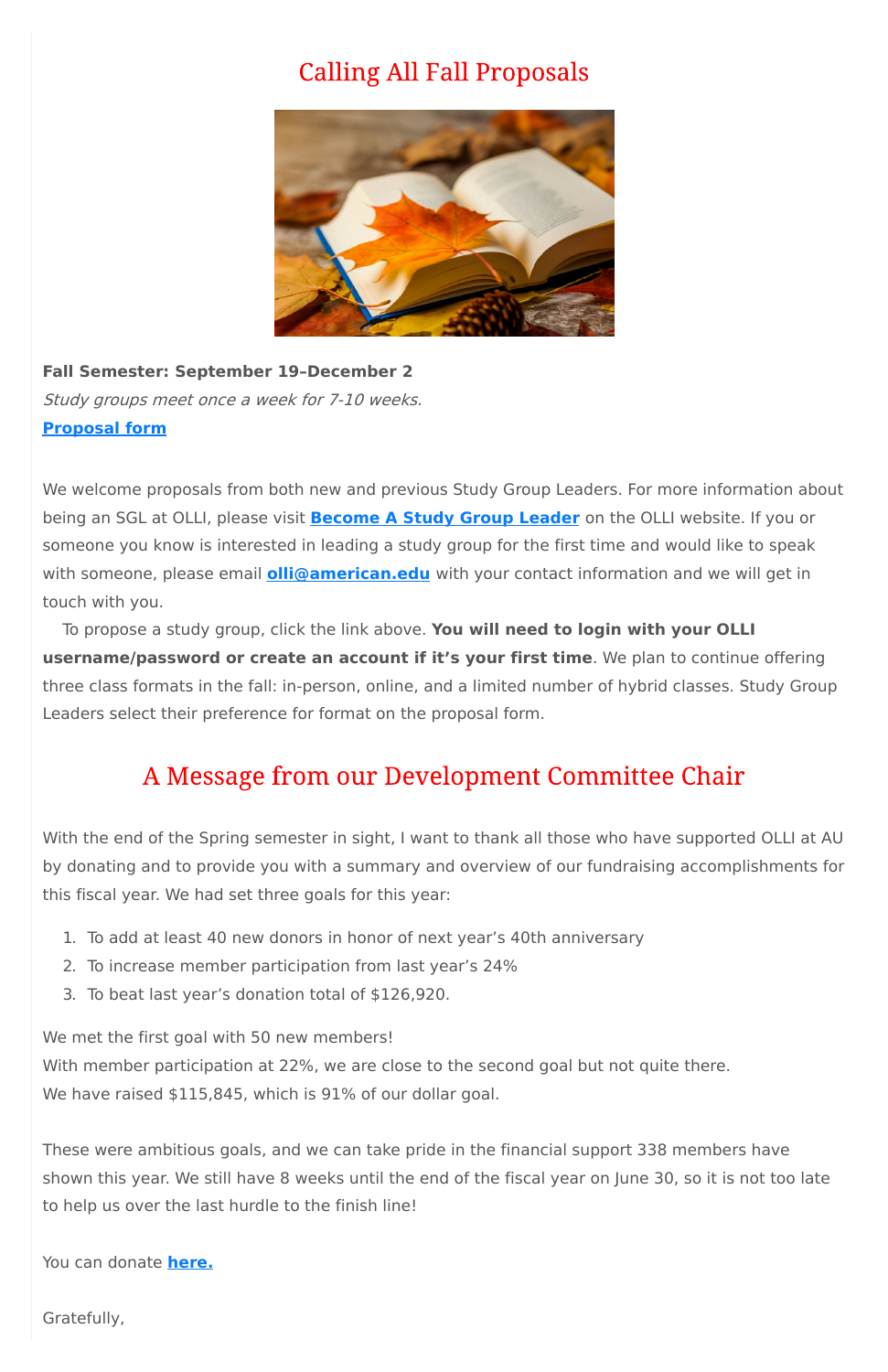## **Spring Feedback and SGL Gifts**

As you finish your study groups, please take a few minutes to complete the anonymous **[FEEDBACK](https://www.olli-dc.org/finalfeedbackform) FORM** that is available on the OLLI website. Your feedback helps us know what you think about the classes that are being offered, but most importantly, it serves as a reward for the time, effort, knowledge, and talent that our volunteer Study Group Leaders (SGLs) put into their classes. In the words of one of our SGLs: "We volunteer our time as teachers, and one of our rewards is the feedback and encouragement of class participants. It means so much to us to receive positive feedback and suggestions for improvement. And after investing over 60 hours to develop the curriculum and lead the class, it is discouraging to only receive several responses. Your comments make <sup>a</sup> big difference."

At the end of each study group's last couple sessions (if over Zoom), a screen will also pop up inviting you to complete feedback for the course. Click on **Continue** and you will be taken to the feedback form on the OLLI website. You can also fill out a paper form located in each classroom and outside the OLLI office.

Each academic session, we invite members to give their SGLs a gift in honor of all of the work they do to prepare and deliver their courses. This is completely voluntary on our members' behalf. Gifts can be made **online on the OLLI [WEBSITE](https://olli-dc.org/MyAccount/Logon) after logging in. Then go to "Give" in the heading** across the top of the page and then to "SGL Gifts." You must log in to see the gift form. Members can give gifts to all of their Study Group Leaders in a single form and with a single credit card transaction. Please note that any gifts given are *per study group* and will be split up equally among the SGLs for that study group if there are more than one. Gifts can also be given by mailing a check to OLLI. The OLLI office will collect all gifts, write a check to each SGL, and mail the check with any notes from members to the SGL(s).

**Feedback and SGLs gifts** will be accepted through **Friday, May 20.**

### **Today's Lecture**



### **Kristin Henning, The Rage of Innocence: How America Criminalizes Black Youth Friday, May 6 1:30 PM**

#### **[Zoom](https://olli-dc-org.zoom.us/j/95941610569?pwd=eUhpTHJ4ZjRiYlZXU1poRVhGdkhOUT09) Link**

Professor Henning is a nationally recognized advocate, author, trainer, and consultant on the intersection of race, adolescence, and policing. She is the Blume Professor of Law and Director of the Juvenile Justice Clinic and Initiative at Georgetown Law. Previously, she was the Lead Attorney of the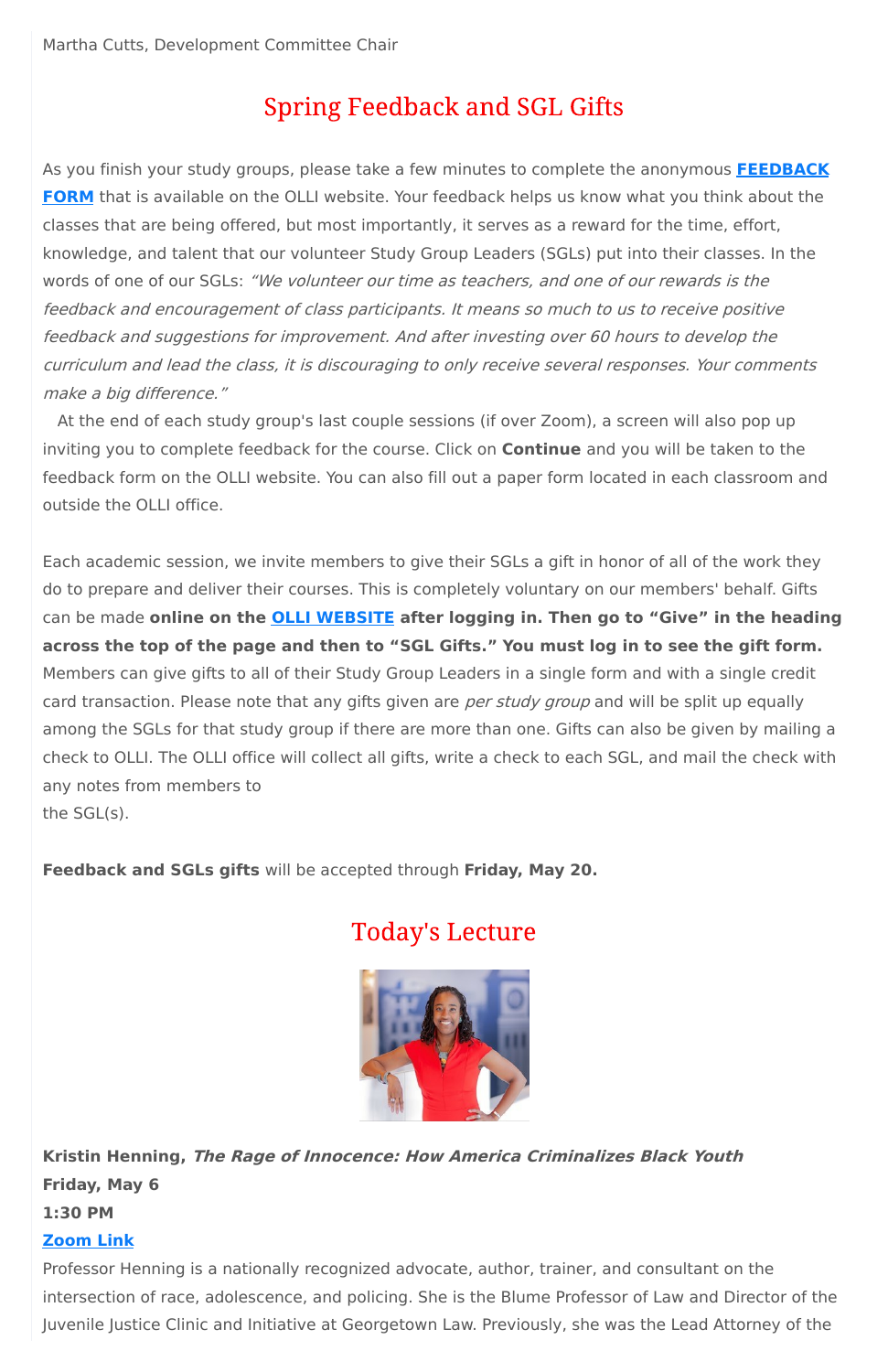Juvenile Unit at the Public Defender Service for the District of Columbia, where she had been representing children accused of crime for more than twenty-five years. Henning is the co-founder of a number of initiatives to combat racial injustice in the juvenile legal system, including the Ambassadors for Racial Justice program at Georgetown Law, and Racial Justice for Youth: A Toolkit for Defenders. She is also the recipient of many awards, including the Juvenile Law Center's 2021 Leadership Prize. Henning has written numerous articles and publications advocating for reform in the juvenile legal system. Her book, *The Rage of Innocence: How America [Criminalizes](https://www.penguinrandomhouse.com/books/623467/the-rage-of-innocence-by-kristin-henning/9781524748906?ref=PRH0A7A42D11B&aid=13521&linkid=PRH0A7A42D11B) Black Youth*, was released in September 2021. Henning has a BA from Duke, a JD from Yale, and an LLM from Georgetown Law.

### **Next Friday's Lecture**



# **Burton Gerber, Real Spy Operations—Tolkachev and Kuklinski**

### **Friday, May 13**

#### **1:30 PM**

Burton Gerber served in the Central Intelligence Agency for 39 years, primarily in operations involving the Soviet Union and Warsaw Pact countries. He was Chief of Station on three occasions, including an assignment as the Station Chief in Moscow. His exploits were chronicled in the book The Billion Dollar Spy: A True Story of Cold War Espionage and Betrayal. He was chief of the CIA's Soviet East European Division and the Europe Division. He received the CIA's Distinguished Intelligence Medal, Intelligence Commendation Medal, and William J. Donovan award.

Since his retirement from the Agency, Gerber has remained active in intelligence and foreign affairs. He is a member of the Council on Foreign Relations, Diplomatic and Consular Officers Retired, and the Washington Institute of Foreign Affairs. He also is an adjunct professor in the Security Studies Program at Georgetown University as well as contributor to and co-editor of two volumes on intelligence published by Georgetown University Press.

Gerber graduated from Michigan State University and then served in the US Army. In 2006, he received Michigan State University's Distinguished Alumnus Award.

**Reservations are not required to attend lectures while they are held online. We will include the Zoom link in the 10:00 AM newsletter the day of each lecture.**

### Virtual Tour Series: The Heart of DC-Part 4

**Tuesday, May 10**

**3:30-4:30 PM**

**Online via Zoom**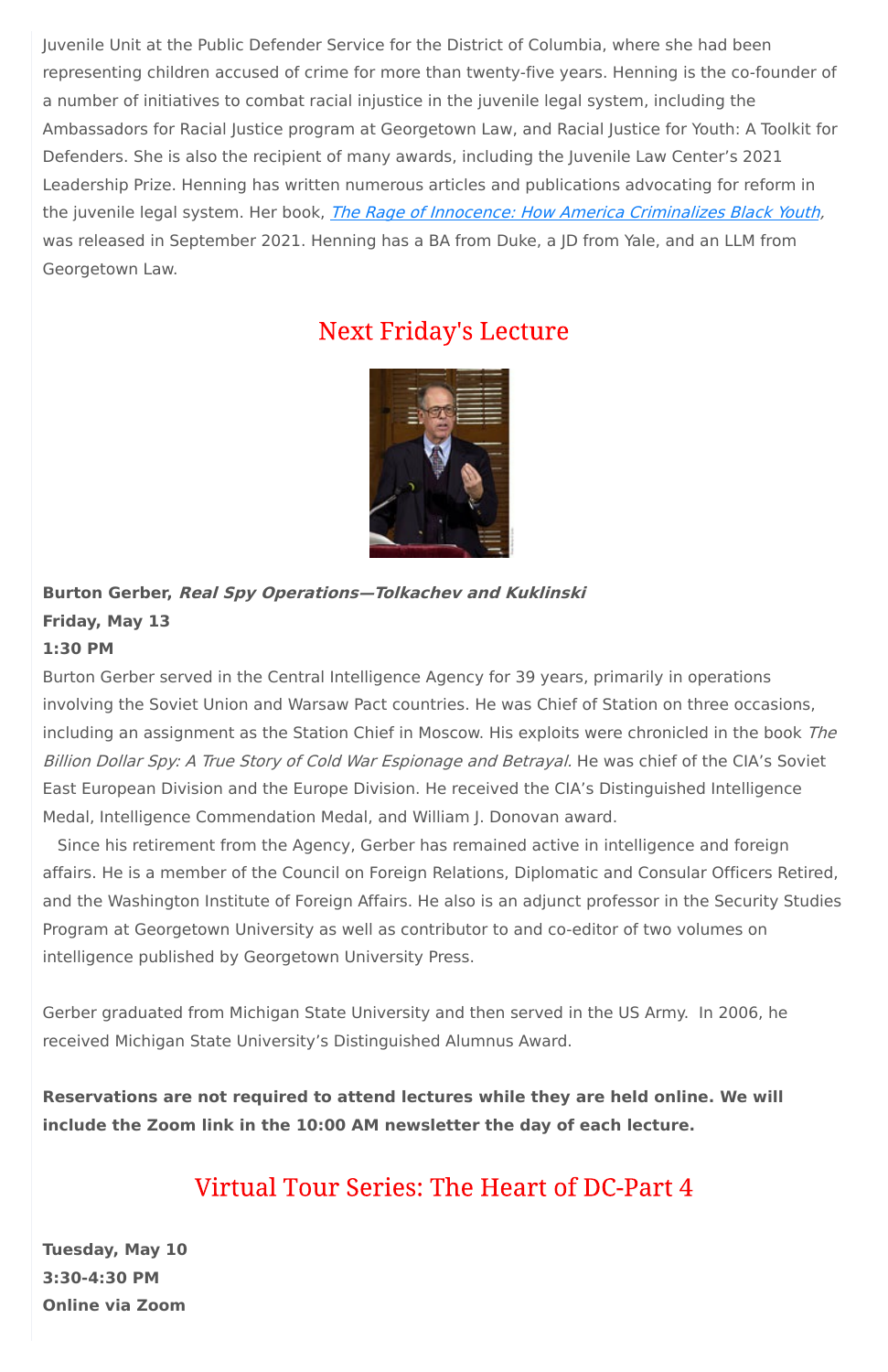Join OLLI's Tamara Belden in our fourth session on the capital's "historic center"! We will finish our tour down the National Mall with short histories of the Capitol Building and the area surrounding it; the Library of Congress; Supreme Court; Botanical Garden; and a number of smaller nearby sites. Capitol Hill has a long and fascinating history. Where are the original gate houses built for the US Capitol in 1827? What happened to the original 1828 sandstone columns of the East Portico of the US Capitol? Where was the boarding house where Abraham Lincoln lived during his term as a Congressman? Join us for an enjoyable hour of facts and fun.

**Registration for this online tour is not required. The Zoom link will be sent to all members on the morning of the event. Please check your inbox, spam, and junk/trash folders for any OLLI emails.**

### 2020-2021 Annual Report Now Available

The 2020-2021 Annual Report is now available on our website under the "About" section on the "Corporate Documents & Surveys" page. Click **[here](https://www.olli-dc.org/uploads/PDFs/Annual_Report/2020-21-annual-report.pdf)** to view the report.

### **Upcoming Smithsonian Events**

### **National Gallery of Art: Sponsor Enslaved Washington Procession**

#### **May 14**

#### **11:00 AM–12:00 PM**

Join us in an outdoor procession to four historical sites of enslavement on or near the National Gallery campus. Professor and OLLI Study Group Leader, Ed Ingebretsen, talks about the city's relationship to slavery as we move from 3rd to 7th Streets NW. The four stops include the Capitol to discuss enslavement and the law; the former locations of Center Market, Gadsby's Tavern, and the notorious slaver hotel, the St. Charles, to learn what DC residents knew of slavery at the time; the sites on the National Mall of slave pens run by Birch, Gadsby, Neal, Robey, and Williams; and Lafayette Park to examine the participation of presidents in enslavement. **[Registration](https://www.nga.gov/calendar/guided-tours/afro-atlantic-histories/procession-enslaved-washington.html) opens May 7.**

### **American University News & Events**

**AU College of Arts & Sciences Spring Music Performances**

#### **\$10 General Admission, \$5 AU Community & Seniors**

Performances from American University's Department of Performing Arts and Music Program from its Symphonic Band, Chorus, Jazz Orchestra, Jazz Workshop, and [Symphonic](https://auartstix.universitytickets.com/w/?cid=168) Orchestra. **Purchase Tickets.**

**AU Center for Israel Studies**

**JxJ Screening of Cinema Sabaya**

**May 15**

**2:30 PM**

**Edlavitch DC JCC**

**Pay What You Wish**